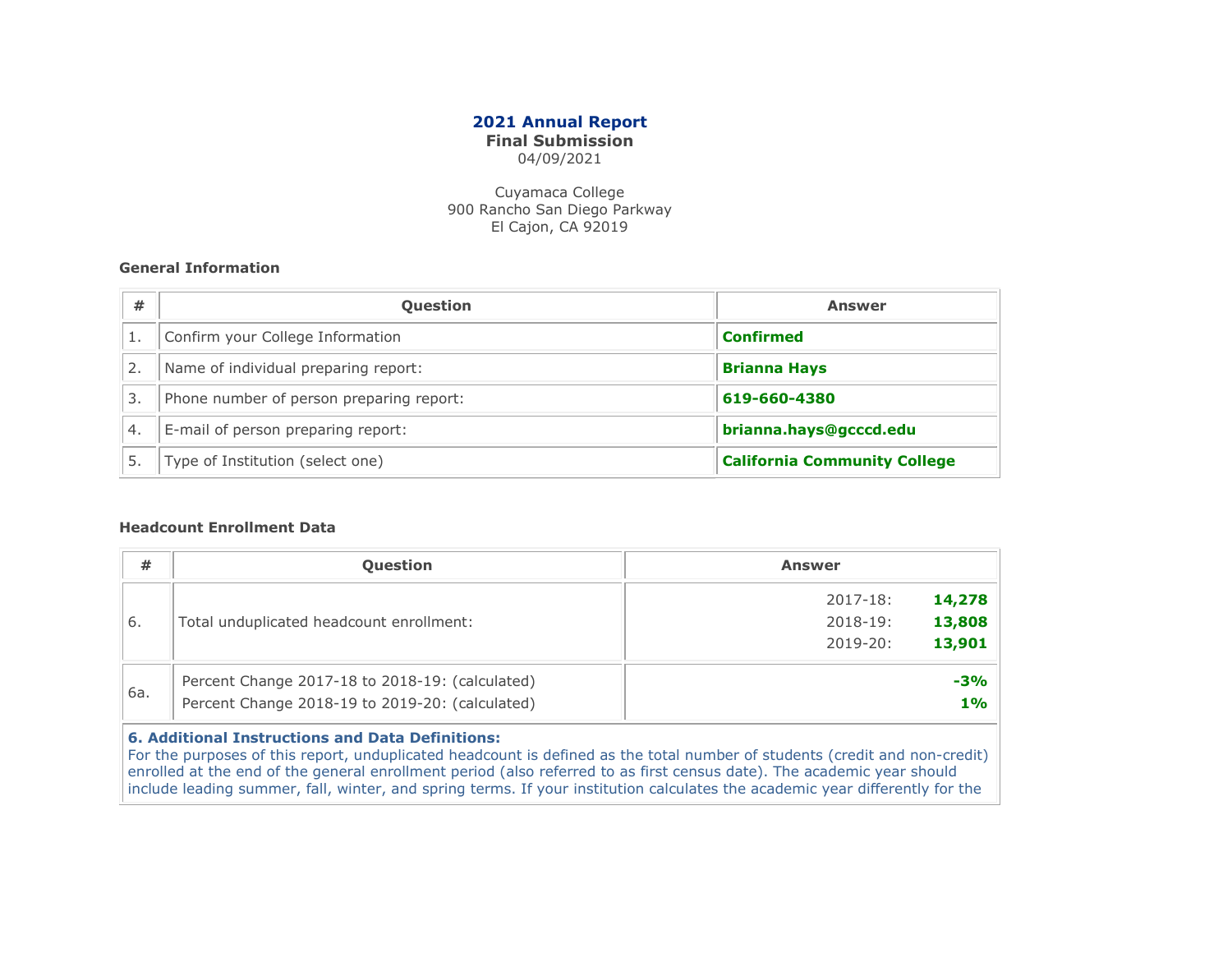|     | purposes of monitoring annual enrollment, you may respond using your local calculation and describe your method in<br>Question 20.                                                                                                                                                                                                           |                        |
|-----|----------------------------------------------------------------------------------------------------------------------------------------------------------------------------------------------------------------------------------------------------------------------------------------------------------------------------------------------|------------------------|
|     |                                                                                                                                                                                                                                                                                                                                              | 13,804<br>$2017 - 18:$ |
| 7.  | Total unduplicated headcount enrollment in degree applicable<br>credit courses:                                                                                                                                                                                                                                                              | 13,546<br>$2018 - 19:$ |
|     |                                                                                                                                                                                                                                                                                                                                              | 13,689<br>$2019 - 20:$ |
| 7a. | Please list any individual program which has experienced a 50% increase or decrease in the last year.<br>Three programs saw an increase in headcount from 2018-19 to 2019-20: Nutrition increased from 0<br>to 180 students (two new courses); Surveying increased from 18 to 32 students; and Work<br>Experience increased from 161 to 360. |                        |
|     | <b>7. Additional Instructions and Data Definitions:</b><br>Per federal regulations, ACCJC is responsible for monitoring for significant program growth (or decline) that may<br>potentially impact an institution's ability to meet Accreditation Standards. ACCJC does not determine what constitutes a                                     |                        |

program for colleges. For the purposes of this report, you may define degree-applicable credit programs as appropriate for the context of your institution's unique mission.

## Distance Education and Correspondence Education

| #   | <b>Question</b>                                                                       | Answer           |  |  |  |  |
|-----|---------------------------------------------------------------------------------------|------------------|--|--|--|--|
|     |                                                                                       | 6,696<br>2017-18 |  |  |  |  |
| 8.  | Total unduplicated headcount enrollment in distance education<br>in last three years: | 7,490<br>2018-19 |  |  |  |  |
|     |                                                                                       | 8,510<br>2019-20 |  |  |  |  |
|     | Percent Change 2017-18 to 2018-19: (calculated)                                       | 12%              |  |  |  |  |
| 8a. | Percent Change 2018-19 to 2019-20: (calculated)                                       | 14%              |  |  |  |  |

## 8. Additional Instructions and Data Definitions:

Distance education is defined as education that uses technology to deliver instruction to students who are separated from the instructor(s) and to support regular and substantive interaction between the students and the instructor, either synchronously or asynchronously. For the purposes of this report, include only those courses that are 100% online in your calculation of unduplicated headcount enrollment for distance education. Do not include hybrid courses or courses in which all the class hours are face to face, but some material is posted online.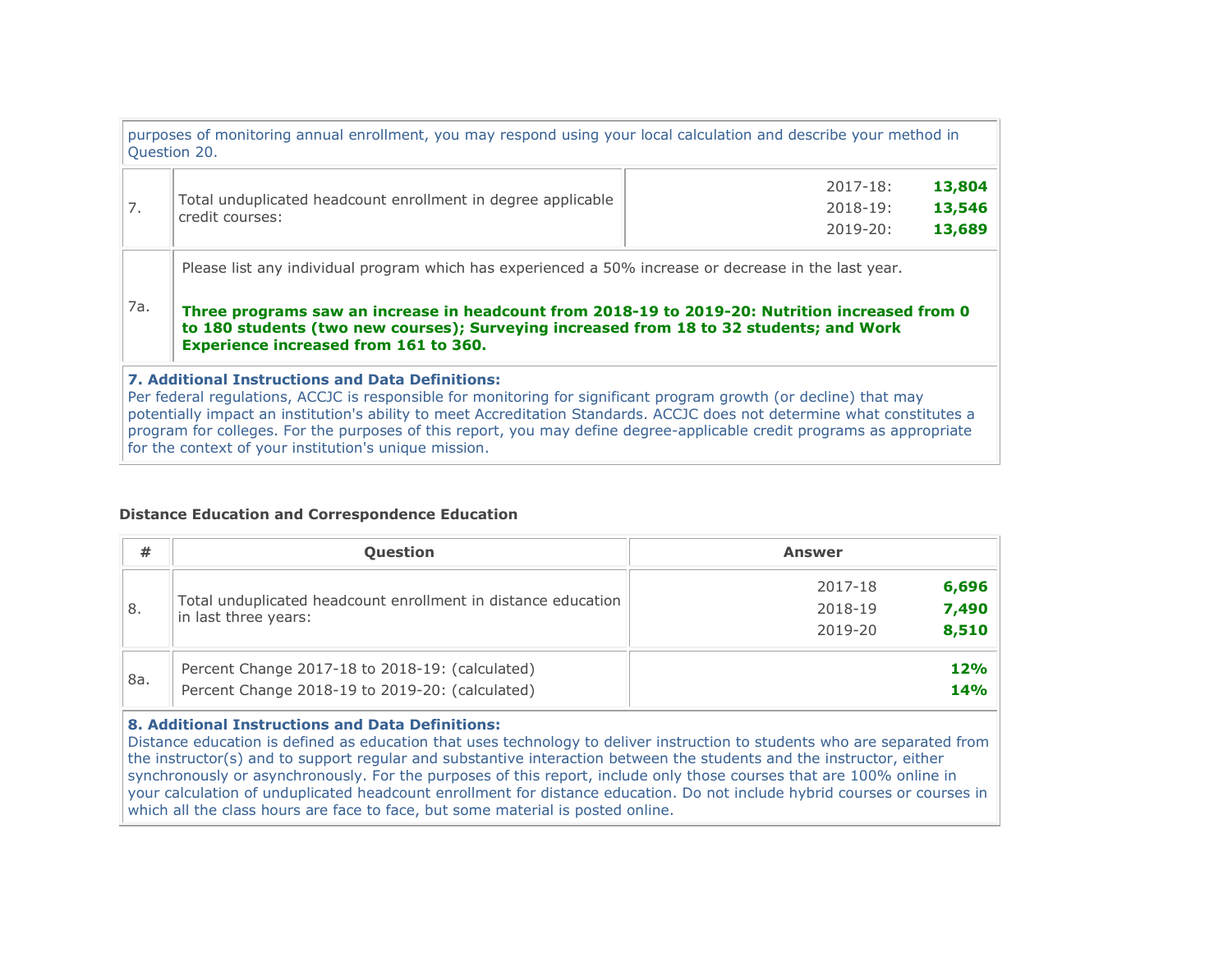IMPORTANT NOTE REGARDING DATA FROM SPRING 2020: When calculating total DE enrollment for 2019-20, please include 100% online courses from summer 2019, fall 2019, and winter 2020. For Spring 2020, please include only courses that were originally scheduled as 100% online. Omit any courses that sh ifted to a distance modality due solely to the COVID-19 pandemic.

|  | Do you offer Correspondence Education? |  |
|--|----------------------------------------|--|
|--|----------------------------------------|--|

#### 9. Additional Instructions and Data Definitions:

Correspondence education is defined as education in which (1) the institution provides instructional materials (and examinations on these materials), by mail or electronic transmission (including transmission via learning management system) to students who are separated from the instructor; and where (2) interaction between the instructor(s) and the student is limited, is not regular and substantive, and is primarily initiated by the student. Online courses or online portions of courses which primarily involve paperwork (e.g., reading textbook and other materials posted by the instructor, tak ing examinations, and submitting assignments) will fall within the definition of correspondence education rather than distance education. If the online portion of a class meets the definition of correspondence education, then even if the class also meets on site, it will be considered a correspondence education course for Title IV qualification purposes. Correspondence education is not considered distance education within the U.S. Department of Education definition (see question 8, above).

#### Federal Data

| #                                                                                    | Question                                                                                                                                                                                                                                                                                                                                                                                                                          | <b>Answer</b>                                                                   |  |  |  |  |  |  |
|--------------------------------------------------------------------------------------|-----------------------------------------------------------------------------------------------------------------------------------------------------------------------------------------------------------------------------------------------------------------------------------------------------------------------------------------------------------------------------------------------------------------------------------|---------------------------------------------------------------------------------|--|--|--|--|--|--|
| List the Graduation Rate per the US Education Department College<br>10.<br>Scorecard |                                                                                                                                                                                                                                                                                                                                                                                                                                   | $22\%$                                                                          |  |  |  |  |  |  |
|                                                                                      | <b>10. Additional Instructions and Data Definitions:</b><br>The US Education Department College Scorecard can be accessed at https://collegescorecard.ed.gov/. Enter your<br>institution's name in the search box to find the current graduation rate. For the purposes of the College Scorecard,<br>graduation rate is defined as the share of students who graduated within 8 years of entering this school for the first time. |                                                                                 |  |  |  |  |  |  |
| 11.                                                                                  | If your college relies on another source for reporting success metrics,<br><b>College established dashboard</b><br>please identify the source. Click all that apply.                                                                                                                                                                                                                                                              |                                                                                 |  |  |  |  |  |  |
| 12.                                                                                  | Please provide a link to the exact page on your institution's website<br>that displays its most recent listing of student achievement data.                                                                                                                                                                                                                                                                                       | https://www.cuyamaca.edu/about<br>-cuyamaca-college/planning/evalu<br>ation.php |  |  |  |  |  |  |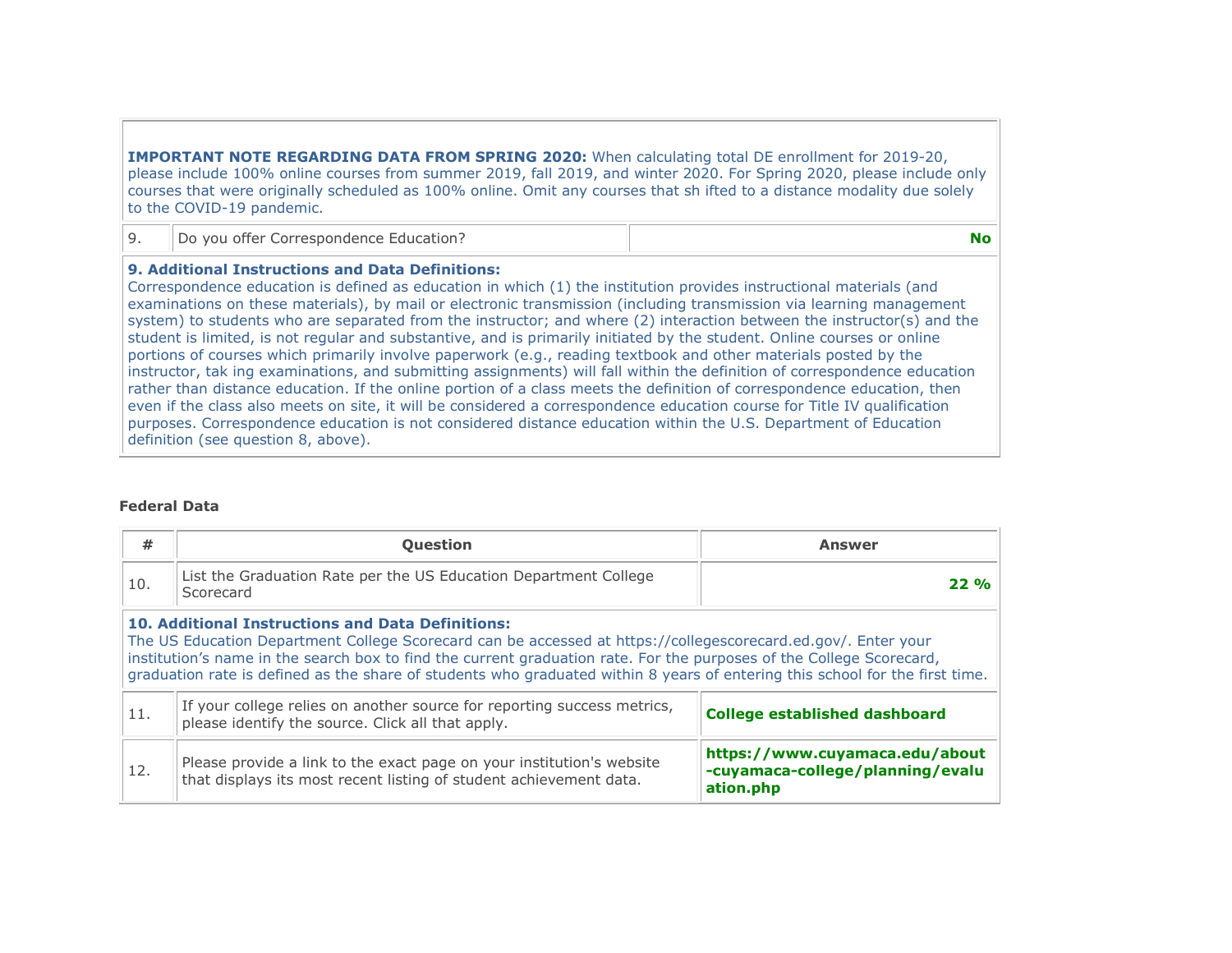## 12. Additional Instructions and Data Definitions:

ACCJC will include a link to this page in your institution's entry in the ACCJC Directory of Accredited Institutions (https://accjc.org/find-an-institution). This reporting and monitoring requirement supports ACCJC's recognition by the Council of Higher Education Accreditation (CHEA) and is aligned with ACCJC's Accreditation Standard I.C.3 and Eligibility Requirement 19.

## Student Achievement Data

| #                                                                    | Question                                                                                                                                                                                                                                                                                                                                                                                                                                          | <b>Answer</b>                             |  |  |  |  |
|----------------------------------------------------------------------|---------------------------------------------------------------------------------------------------------------------------------------------------------------------------------------------------------------------------------------------------------------------------------------------------------------------------------------------------------------------------------------------------------------------------------------------------|-------------------------------------------|--|--|--|--|
|                                                                      | <b>Course Completion Rates</b>                                                                                                                                                                                                                                                                                                                                                                                                                    |                                           |  |  |  |  |
|                                                                      | List your Institution-Set Standard (floor) for successful student                                                                                                                                                                                                                                                                                                                                                                                 | 2017-18<br>2019-20<br>2018-19             |  |  |  |  |
| 13.                                                                  | course completion rate:                                                                                                                                                                                                                                                                                                                                                                                                                           | <b>72 %</b><br><b>75 %</b><br><b>75 %</b> |  |  |  |  |
|                                                                      |                                                                                                                                                                                                                                                                                                                                                                                                                                                   | 2017-18<br>2018-19<br>2019-20             |  |  |  |  |
| 13a.                                                                 | List your stretch goal (aspirational) for successful student<br>course completion rate:                                                                                                                                                                                                                                                                                                                                                           | <b>77 %</b><br><b>77 %</b><br>77%         |  |  |  |  |
|                                                                      |                                                                                                                                                                                                                                                                                                                                                                                                                                                   |                                           |  |  |  |  |
| 13b.                                                                 | List the actual successful student course completion rate:                                                                                                                                                                                                                                                                                                                                                                                        | 2017-18<br>2018-19<br>2019-20             |  |  |  |  |
|                                                                      |                                                                                                                                                                                                                                                                                                                                                                                                                                                   | <b>76 %</b><br><b>76 %</b><br><b>76 %</b> |  |  |  |  |
|                                                                      | 13. Additional Instructions and Data Definitions:<br>For the purposes of this report, the successful course completion rate is calculated as the number of student completions<br>with a grade of C or better divided by the number of students enrolled in the course. If your institution calculates<br>successful course completion differently, you may respond using your local calculation and describe your methodology in<br>Question 20. |                                           |  |  |  |  |
|                                                                      | <b>Certificates</b>                                                                                                                                                                                                                                                                                                                                                                                                                               |                                           |  |  |  |  |
| 14.                                                                  | Type of Institute-set standard for certificates (Please Select<br>Number or Percentage):                                                                                                                                                                                                                                                                                                                                                          | <b>Number of certificates</b>             |  |  |  |  |
|                                                                      | If Number-Other or Percent-other, please describe:                                                                                                                                                                                                                                                                                                                                                                                                |                                           |  |  |  |  |
|                                                                      |                                                                                                                                                                                                                                                                                                                                                                                                                                                   | 2017-18<br>2018-19<br>2019-20             |  |  |  |  |
| List your Institution-Set Standard (floor) for certificates:<br>14a. | 200<br>180<br>200                                                                                                                                                                                                                                                                                                                                                                                                                                 |                                           |  |  |  |  |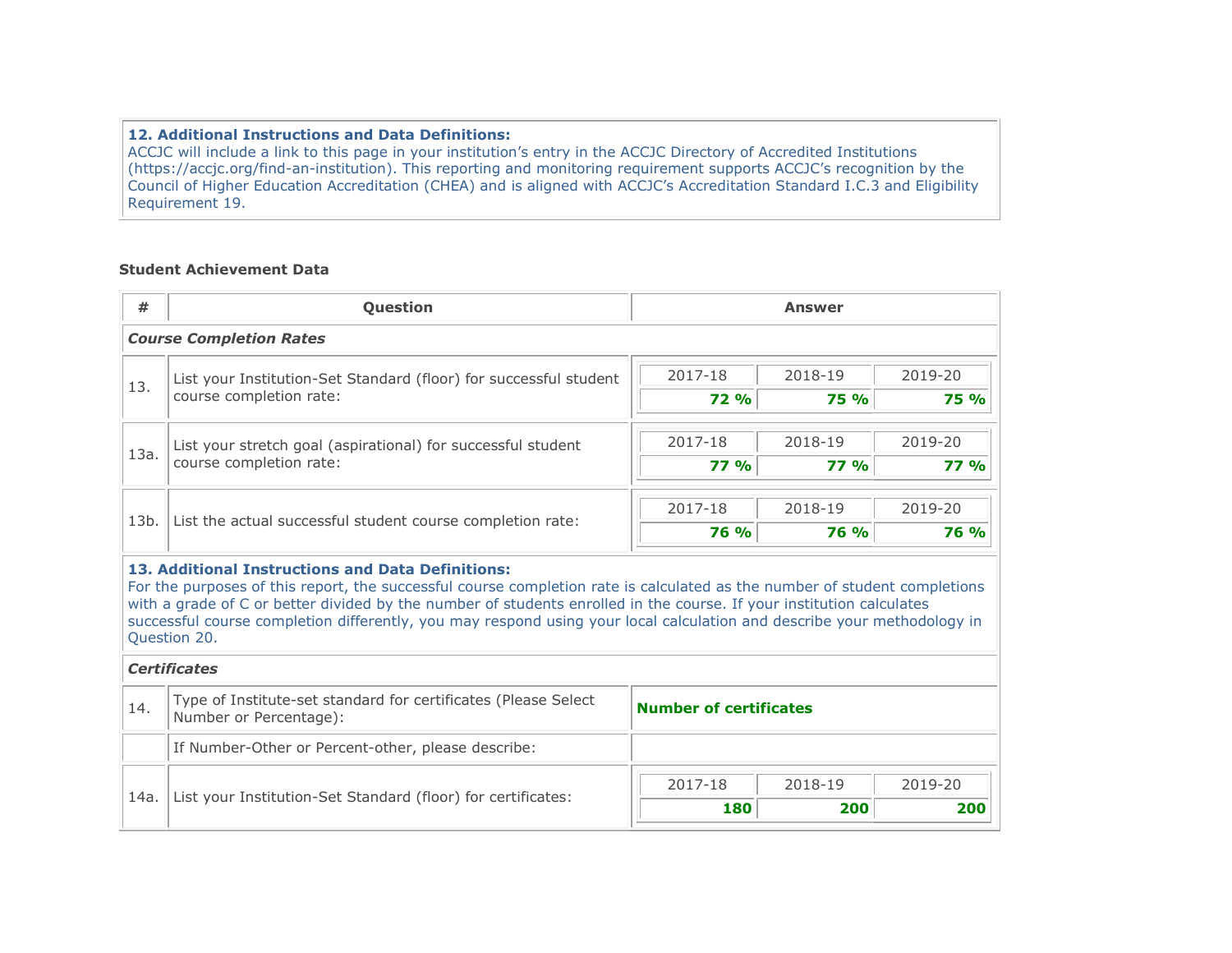| 14b.            | List your stretch goal (aspirational) for certificates:                                                                                                            | 2017-18                    | 2018-19 | 2019-20 |
|-----------------|--------------------------------------------------------------------------------------------------------------------------------------------------------------------|----------------------------|---------|---------|
|                 |                                                                                                                                                                    | 250                        | 250     | 250     |
|                 |                                                                                                                                                                    |                            |         |         |
| 14c.            | List actual number or percentage of certificates:                                                                                                                  | 2017-18                    | 2018-19 | 2019-20 |
|                 |                                                                                                                                                                    | 207                        | 199     | 229     |
|                 | <b>14. Additional Instructions and Data Definitions:</b><br>For purposes of this report, include only those cer tificates which are awarded with 16 or more units. |                            |         |         |
|                 | Associate Degree (A.A./A.S.)                                                                                                                                       |                            |         |         |
| 15.             | Type of Institute-set standard for degrees awarded (Please<br>Select Number or Percentage):                                                                        | <b>Number of degrees</b>   |         |         |
|                 | If Number-Other or Percent-other, please describe:                                                                                                                 |                            |         |         |
| 15a             | List your Institution-Set Standard (floor) for degrees:                                                                                                            | 2017-18                    | 2018-19 | 2019-20 |
|                 |                                                                                                                                                                    | 825                        | 850     | 900     |
|                 | List your stretch goal (aspirational) for degrees:                                                                                                                 | 2017-18                    | 2018-19 | 2019-20 |
| 15b.            |                                                                                                                                                                    | 1,025                      | 1,025   | 1,100   |
|                 | List actual number or percentage of degrees:                                                                                                                       | 2017-18                    | 2018-19 | 2019-20 |
| 15c.            |                                                                                                                                                                    | 1,065                      | 1,165   | 1,144   |
|                 | <b>Bachelor's Degree (B.A./B.S.)</b>                                                                                                                               |                            |         |         |
| 16.             | Does your college offer a Bachelor's Degree (B.A./B.S.)?                                                                                                           | <b>No</b>                  |         |         |
| <b>Transfer</b> |                                                                                                                                                                    |                            |         |         |
| 17.             | Type of Institute-set standard for transfers(Please Select<br>Number or Percentage):                                                                               | <b>Number of transfers</b> |         |         |
|                 | If Number-Other or Percent-other, please describe:                                                                                                                 |                            |         |         |
| 17a.            | List your Institution-Set Standard (floor) for the students who<br>transfer to a 4-year college/university:                                                        | 2017-18                    | 2018-19 | 2019-20 |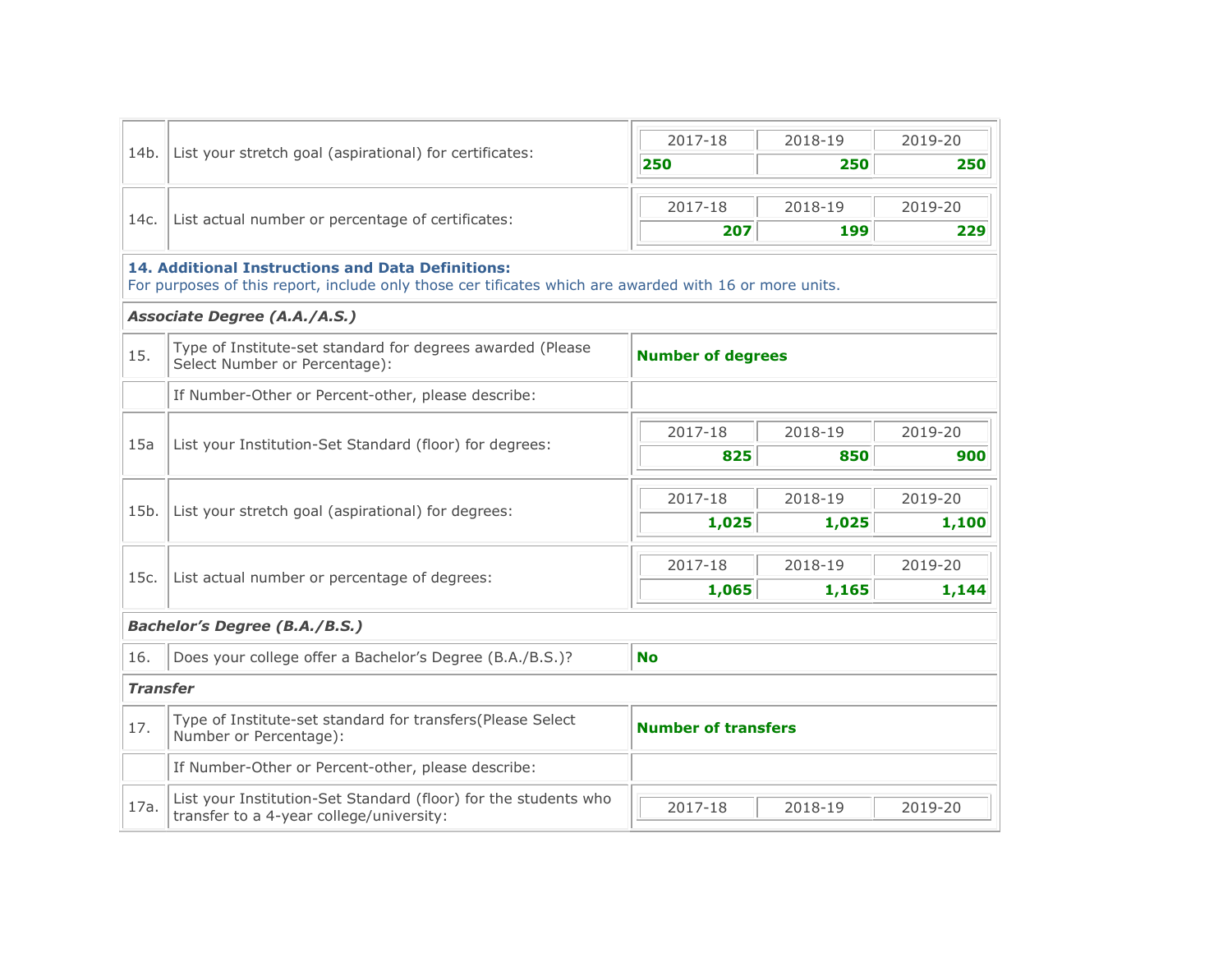|                                                                    |                                                                                                                                                                                                                                                                                                                                  |                                                 |  |                                                                   | 549                                        |         | 549                                        | 525                                 |
|--------------------------------------------------------------------|----------------------------------------------------------------------------------------------------------------------------------------------------------------------------------------------------------------------------------------------------------------------------------------------------------------------------------|-------------------------------------------------|--|-------------------------------------------------------------------|--------------------------------------------|---------|--------------------------------------------|-------------------------------------|
| List your stretch goal (aspirational) for the students who<br>17b. |                                                                                                                                                                                                                                                                                                                                  |                                                 |  | 2017-18                                                           |                                            | 2018-19 |                                            | 2019-20                             |
|                                                                    | transfer to a 4-year college/university:                                                                                                                                                                                                                                                                                         |                                                 |  |                                                                   | 584                                        |         | 584                                        | 565                                 |
| 17c.                                                               | List actual number of the number or percentage of students                                                                                                                                                                                                                                                                       |                                                 |  | 2017-18                                                           |                                            |         | 2018-19                                    | 2 019-20                            |
|                                                                    | who transfer to a 4-year college/university:                                                                                                                                                                                                                                                                                     |                                                 |  |                                                                   | 457                                        |         | 586                                        | 630                                 |
|                                                                    | <b>Licensure Examination Pass Rates</b>                                                                                                                                                                                                                                                                                          |                                                 |  |                                                                   |                                            |         |                                            |                                     |
|                                                                    | Examination pass rates in programs for which students must pass a licensure examination in order to work in their<br>field of study:                                                                                                                                                                                             |                                                 |  |                                                                   |                                            |         |                                            |                                     |
| 18.                                                                | Exam<br>(National,<br>State,<br>Program<br>Other)                                                                                                                                                                                                                                                                                | Institution<br>set<br>standard<br>$(%)$ (Floor) |  | Stretch<br>(Aspirational)<br>2017-18<br>Pass Rate<br>Goal $(\% )$ |                                            |         | 2018-19<br>Pass Rate                       | 2019-20<br>Pass Rate                |
|                                                                    | <b>18. Additional Instructions and Data Definitions:</b><br>Report only those programs for which a license or other similar examination is required before students can qualify for<br>employment in their chosen field of study, and where there were at least 10 students who completed the program in the<br>designated year. |                                                 |  |                                                                   |                                            |         |                                            |                                     |
|                                                                    | <b>Employment rates for Career and Technical Education students</b>                                                                                                                                                                                                                                                              |                                                 |  |                                                                   |                                            |         |                                            |                                     |
|                                                                    | Job placement rates for students completing certificate programs and CTE (career-technical education) degrees:                                                                                                                                                                                                                   |                                                 |  |                                                                   |                                            |         |                                            |                                     |
|                                                                    | Program                                                                                                                                                                                                                                                                                                                          | Institution<br>set<br>standard<br>(%)(Floor)    |  | Stretch<br>(Aspirational)<br>Goal $(\% )$                         | 2017-18<br><b>Job</b><br>Placement<br>Rate |         | 2018-19<br><b>Job</b><br>Placement<br>Rate | 2019-20<br>Job<br>Placement<br>Rate |
| 19.                                                                | 010900 Horticulture<br>66 %                                                                                                                                                                                                                                                                                                      |                                                 |  | $N/A$ %                                                           |                                            | 61 %    | 80 %                                       | $N/A$ %                             |
|                                                                    | 030300 Environmental Technology                                                                                                                                                                                                                                                                                                  | 66 %                                            |  | $N/A$ %                                                           |                                            | 80%     | 83 %                                       | $N/A$ %                             |
|                                                                    | 070100 Information Technology, General                                                                                                                                                                                                                                                                                           | 66 %                                            |  | $N/A$ %                                                           |                                            | 66 %    | 68 %                                       | $N/A$ %                             |
|                                                                    | 070810 Computer Networking                                                                                                                                                                                                                                                                                                       | 66 %                                            |  | $N/A$ %                                                           |                                            | 83 %    | 88 %                                       | $N/A$ %                             |
|                                                                    | 050100 Business and Commerce, General                                                                                                                                                                                                                                                                                            | 66 %                                            |  | $N/A$ %                                                           |                                            | 69%     | <b>70 %</b>                                | $N/A$ %                             |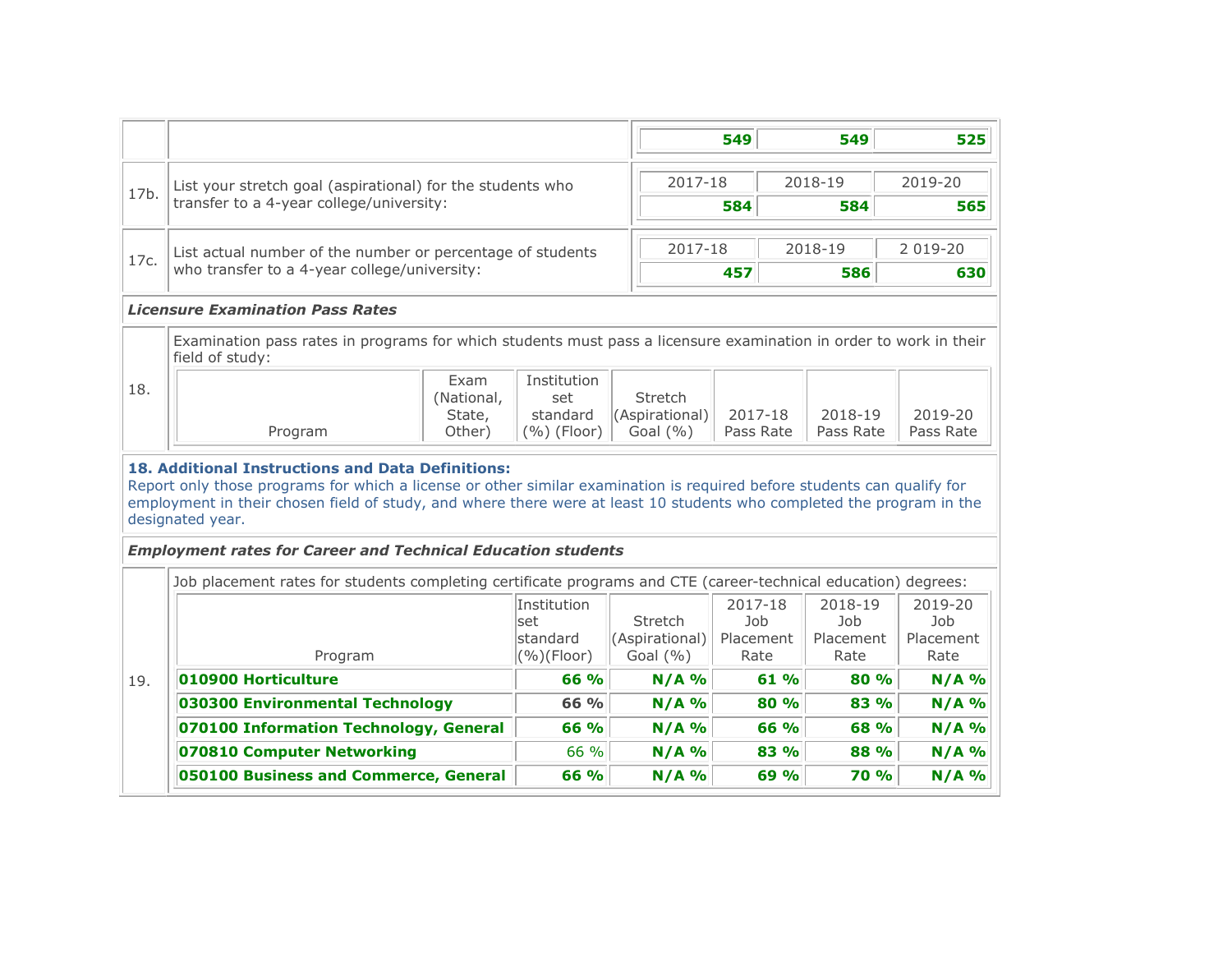| 050200 Accounting                                               | $66 \% <$<br>/TD | $N/A$ %    | 74%         | 86 %        | $N/A$ % |
|-----------------------------------------------------------------|------------------|------------|-------------|-------------|---------|
| 050500 Business Administration                                  | 66 %             | $N/A$ %    | 81 %        | 81 %        | $N/A$ % |
| 050600 Business Management                                      |                  | 66 % N/A % | 89 %        | 63 %        | $N/A$ % |
| 051400 Office Technology/Office<br><b>Computer Applications</b> | 66 %             | $N/A$ %    | <b>70 %</b> | 83 %        | $N/A$ % |
| 094800 Automotive Technology                                    | 66 %             | $N/A$ %    | 88 %        | 83 %        | $N/A$ % |
| 095800 Water and Wastewater<br><b>Technology</b>                | 66 %             | $N/A$ %    | 81 %        | 88 %        | $N/A$ % |
| 130500 Child Development/Early Care<br>and Education            | 66 %             | $N/A$ %    | 67%         | <b>75 %</b> | $N/A$ % |
| 130540 Preschool Age Children                                   | 66 %             | $N/A$ %    | 80 %        | 81 %        | $N/A$ % |
| 140200 Paralegal                                                | 66 %             | $N/A$ %    | 90%         | 79 %        | $N/A$ % |
| 210400 Human Services                                           | 66 %             | $N/A$ %    | 77%         | 66 %        | $N/A$ % |

19. Additional Instructions and Data Definitions: For the purposes of the Annual Report, Job Placement Rate is defined as the percentage of students who are employed in the year following completion of a CTE (career-technical education) certificate or degree program. (This means that the denominator for the 2019-20 job placement rate will be the number of students who completed the program in 2018-19.) Report only those programs with a minimum of 10 students in the completion year. For example, if a program had 9 students complete in 2018-19, you do not need to report a job placement rate for 2019-20. Report only those programs for which reliable data are available. If your institution has defined its job placement rate differently than what is described above, you may complete this question using your local definition provided that you describe this definition in Question 20.

#### Other Information

Please use this text box to provide any comments regarding the data submitted in this report (optional, no limit).

20. For Question 19: Data for the 2018-19 cohort CTE employment rate were not available from the College's standard data source (CCCCO Perkins Core Indicators Reports) was not available as of the submission of this report; thus, that year of data are shown as "n/a" in this report. The College has a previously-established Institution-Set Standard of 66% for employment rate across all CTE programs. At the March 15, 2021, Workforce Development Council meeting, CTE program coordinators began